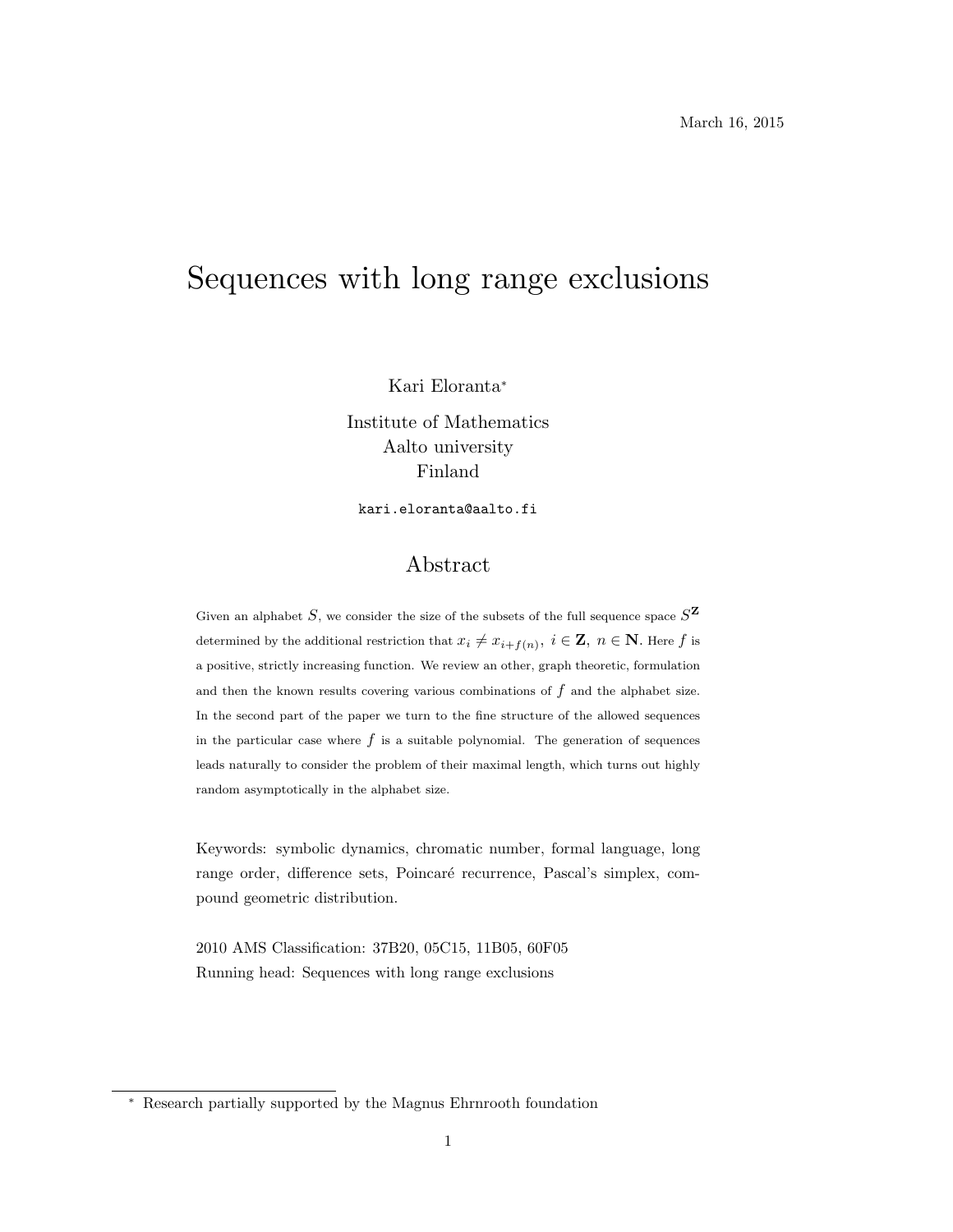# 0. Introduction

Given an alphabet  $S = \{1, 2, 3, ..., d\}$  on d symbols the full shift is the dynamical system  $(S^{\mathbf{Z}}, \sigma)$ . Here  $\sigma$  is the left shift:  $\sigma(x)_i = x_{i+1}$ ,  $\forall i \in \mathbb{Z}$ . As the full shifts are rather simple objects the main study in topological dynamics usually concentrates on subshifts of finite type (SoFT), where one further restricts the sequences by listing all allowed neighboring symbols. This leads to the transfer matrix formulation which for 1-dimensional sequences has a pretty complete theory.

If the symbol interaction is not nearest neighbor but finite range, by using a larger alphabet (from blocks of S-symbols) one can still remain in the SoFT setup. For infinite range interactions this is not anymore possible and the transfer matrix formalism breaks down.

Suppose that we impose an infinite restriction, an exclusion rule, and define:

(0.1) 
$$
X_{(d,f)} = \{x \in S^{\mathbf{Z}} | x_i \neq x_{i+f(n)}, i \in \mathbf{Z}, n \in \mathbf{N}\},
$$

where  $f : \mathbf{N} \to \mathbf{N}$ ,  $(\mathbf{N} = \{1, 2, 3, \ldots\})$  is strictly increasing hence also unbounded. Note that the definition implies a symmetric rule (w.r. to any  $i$ ). One could interpret this as some kind of exclusion principle: symbols on "shells" of radius f block/exclude their kind. Mike Keane proposed a model like this, with the particular choice  $f(n) = n^2$  ([LM]). As a first question he asked for which S the space is nonempty. Turns out that even for the simplest choices of the **jump sequence** f answering this is fairly involved. Note that in symbolic dynamics context it would be most natural to expect a finite alphabet,  $d < \infty$ .

Alternatively one could view  $Z$  as a graph where there is an edge between two distinct vertices/integers i and j iff  $|i-j| = f(n)$  for some  $n \in \mathbb{N}$ . Coloring the graph by requiring that adjacent vertices have different colors leads to the natural question of the chromatic number of this (undirected) graph. This formulation seems to be due to Paul Erdös who was curious about the  $f$  for which the chromatic number is finite.

In this paper we will first present some examples and then review the known results. Through these the problem is then connected to more general dynamics and to additive number theory. It turns out that in some sense for most combinations of  $d$  and  $f$  the shift spaces are empty. This will lead to us to consider how the termination of the sequences comes about. Analysis of these generation algorithms is the main content of the latter half of the paper.

## 1. Infinite sequences

# 1.1. First observations

Together with the two-sided sequences of  $(0.1)$  we also deal with the one-sided version  $X^+_{(d,f)}$  where the rule is restricted to  $S^{\mathbf{N}}$  (or  $S^{\mathbf{N}_0}$ , whichever is more convenient). If we can show that  $X^+_{(d,f)}$  is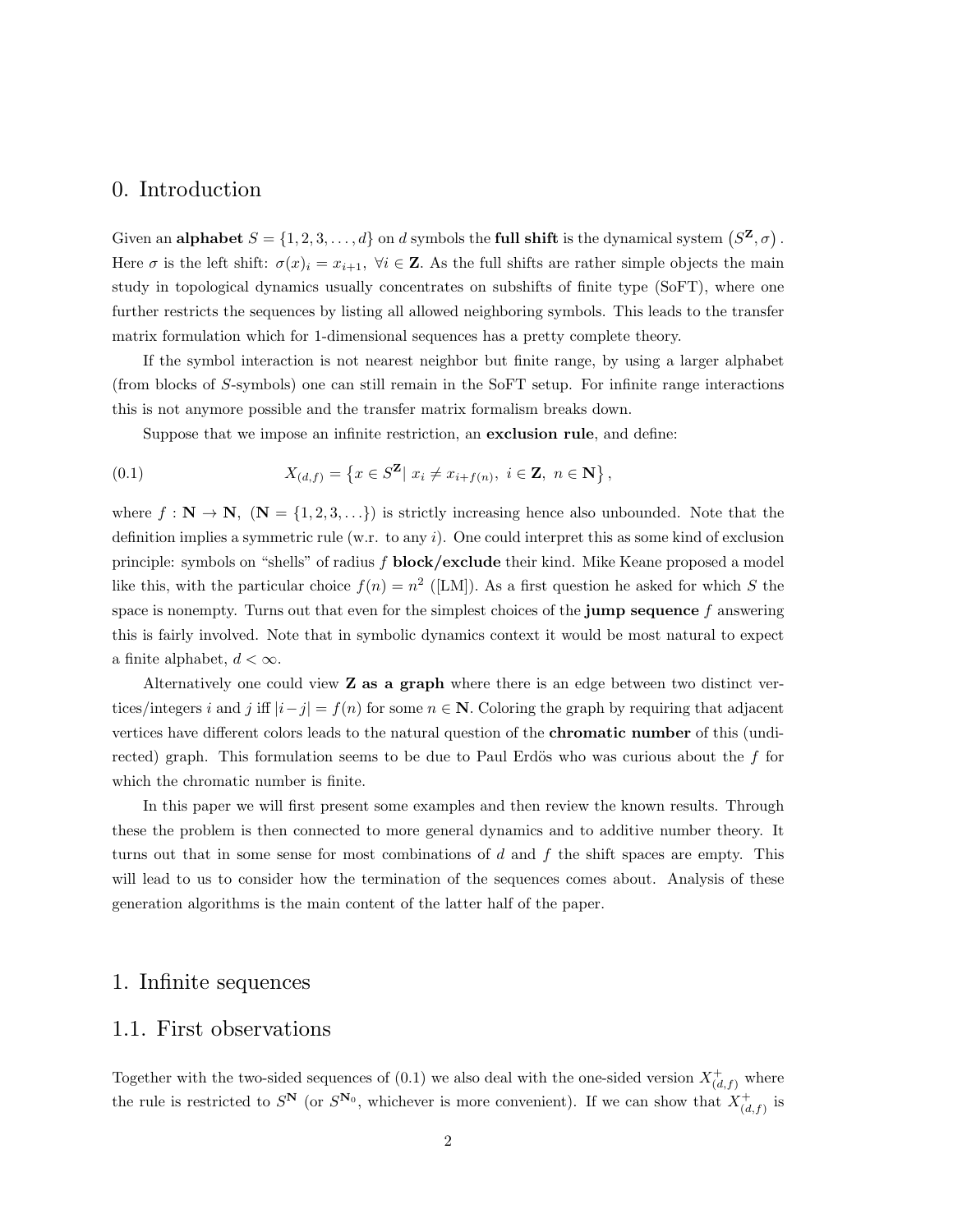small/empty then by  $X_{(d,f)}|_{\mathbf{N}} \subset X^+_{(d,f)}$  (the restriction to positive integers) the same holds for the two-sided space. The inclusion holds since in  $X^+_{(d,f)}$  the past haunts only back to the coordinate 0 whereas in  $X_{(d,f)}$  the block can of course arise from a symbol arbitrarily far in the past. A second observation is even more basic but we state it nevertheless:  $X_{(d,f)} \subset X_{(d'f)}$  if  $d \leq d'$ . This holds for one-sided sequences, too. If we can show the smallness for some alphabet size, it holds for all smaller alphabets.

Let us first consider some explicit cases to gain some insight into the contribution of the alphabet size and growth rate of the jump sequence. By lexicographically generating the one-sided sequences we mean that one proceeds from  $x_1 = 1$  rightwards to the nearest coordinate always assigning the smallest allowed symbol.

**Example 1.1.** (linear f): Consider the case  $S = \{1, 2\}$  and  $f(n) = 2n$ . Clearly if  $x_0 = 1$  then  $x_{2k} = 2, \forall k \neq 0$  but  $x_2 = 2$  implies  $x_{2m} = 1, \forall m \neq 1$ , a contradiction. So  $X_{(2,2n)} = \emptyset$ .

On the other hand  $X_{(2,2n-1)} \neq \emptyset$ : it consists of the two periodic points  $(12)^*$ .

It is worth noticing that the emptiness is not due to too small S. Let  $f(n) = kn$ ,  $k \geq 2$ , fixed integer. If  $x_0 = 1$ , then  $x_{kn} = -1, \forall n \geq 1$  ( $\neg s$  meaning "any symbol but s"). If then  $x_k = 2$ , we have  $x_{lk} \notin \{1,2\}, \forall l \geq 2$ . Continuing like this considering symbol choices at coordinates that are multiples of k one exhausts any finite alphabet i.e.  $X_{(d, kn)} = \emptyset$  for any finite d.

**Example 1.2.**  $(d = 2 \text{ and power } f)$ : Suppose  $S = \{1, 2\}$  and  $f(n) = n^r$ ,  $r = 2, 3, ...$  Let  $x_0 = 1$ then  $x_{2i} = 1$ ,  $\forall i \in \mathbb{Z}$  so in particular  $x_{2r} = 1$  which generates a contradiction. Hence  $X_{(2,n^r)} = \emptyset$ . Here the minimal size of  $S$  is crucial: it strongly forces parity.

**Example 1.3.** (fast growing f): Suppose there is a natural number m which does not divide  $f(n)$  for any  $n = 1, 2, \ldots$  (subsequently we use the notation a|b meaning a divides b). Clearly for e.g.  $n^r$ ,  $n^n$ ,  $n!$ ... this isn't the case, but  $p^n$  has this property for prime p. For  $d \geq m$  one can then have infinite periodic points. Hence for example  $X_{(3,2^n)} \neq \emptyset$  (at least 6 elements,  $(123)^*$  and its permutations).

It is straightforward to see that  $X^+_{(d,n!)} = \emptyset$  at least for  $d = 2,3$ . One simply sets  $x_1 = 1$ , lays down the blocks from it, sets  $x_1 = 2$  and then the blocks that it generates etc. With  $d = 2$  one is stuck in the second assignment round, with  $d = 3$  in the sixth.

 $X^+_{(4,n!)}$  is already considerably more interesting. With computer one can see that lexicographically generated, the sequence quickly becomes periodic with period (1234123412312341231234123) (of length 25). However this period cannot persist indefinitely since starting with  $x_1 = 1$  we would have  $x_{7!+1} = 1$ . The sequence does not terminate then though but instead there is a transient after which the original period is reinstated (in the lexicographic generation of the sequence). Since  $25|n!$ ,  $\forall n \geq 10$  we see that this periodicity would be interrupted infinitely often. Is there an infinite sequence in  $X^+_{(4,n!)}$ ? In computer runs a sequence with the given period (except for short transients) will persist at least for 500.000 steps.

The existence or non-existence of a period leads naturally to a language theoretic characterization of these spaces. For a background on these we refer to  $[HU]$ . Let  $|s|$  denote the length of the string/sequence s.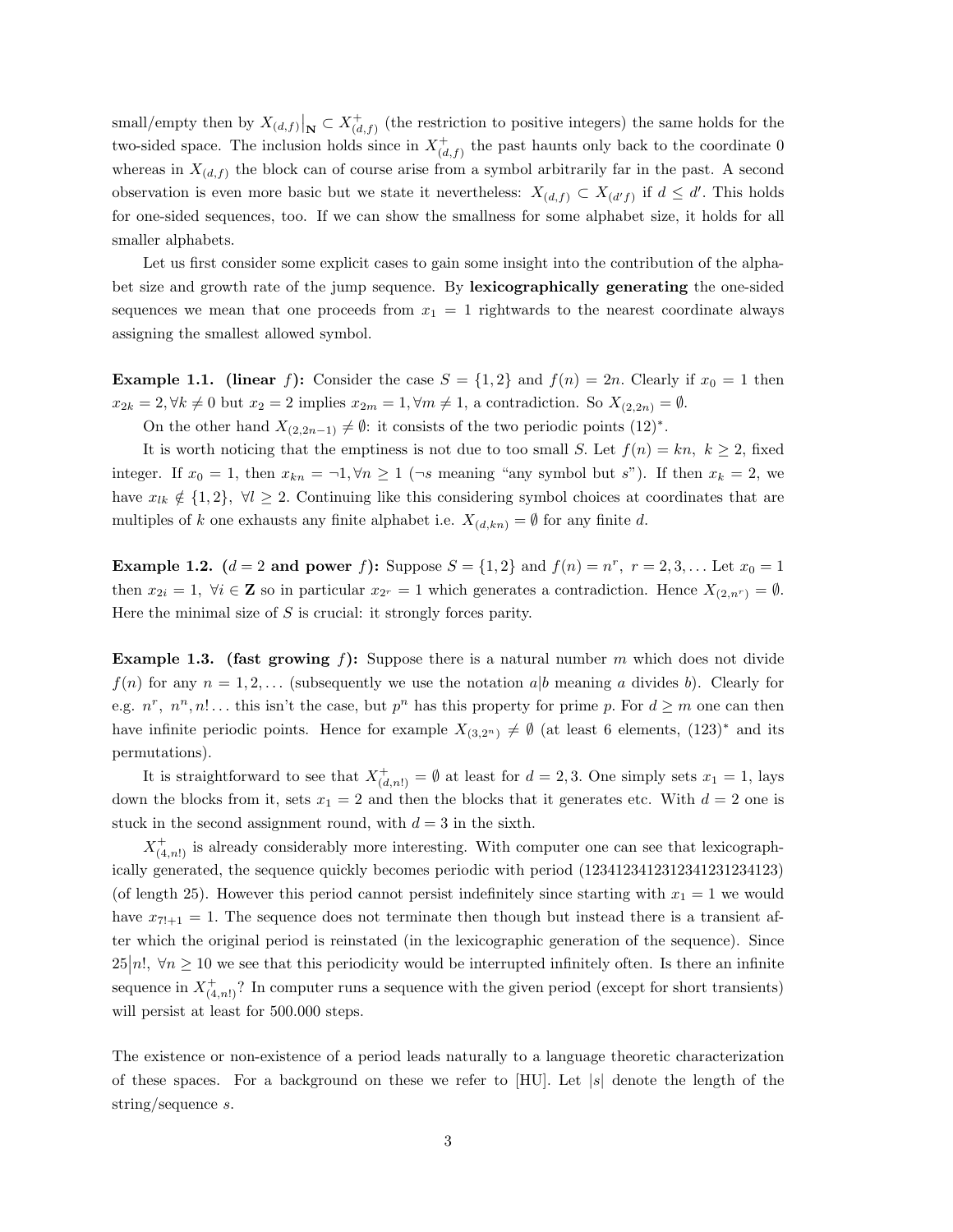**Theorem 1.1.:** If for any  $m \in \mathbb{N}$  there is  $n \in \mathbb{N}$  such that we have  $m \mid f(n)$  then the words satisfying the exclusion rule of  $(0.1)$  do not form a context-free language. Hence the strings do not form a regular language (sofic shift) either.

Proof: A context-free language necessarily satisfies a Pumping lemma: any sufficiently long string s, say  $|s| \geq k$ , can be written as  $s = uvxyz$  such that (i)  $|vxy| \leq k$ , (ii)  $|vy| \geq 1$  and (iii)  $uv^nxy^nz$ is an allowed string for all  $n \in \mathbb{N}$ . Here (ii) means that the "pumping" is indeed nontrivial action. If  $\min\{|v|, |y|\} = 0$  but (ii) still holds, this more general Pumping lemma for context free languages is reduced to that for regular languages.

In our context the validity of a Pumping lemma would mean that there exists some period string that allows arbitrarily long repetitions always resulting in a legal string. But if this period is of length m and  $m|f(n)$  for some  $n \in \mathbb{N}$  then e.g. the first symbol in the block contradicts the identical symbol in the  $(f(n)/m)$ <sup>th</sup> block.

**Remarks:** The result ties the divisibility properties of of  $\{f(n)\}_{n\in\mathbb{N}}$  to the complexity of the sequences: if non-divisibility prevails periodic sequences exist, if not then the recipe for constructing infinite sequences must be more complicated. Examples like  $X_{(3,2^n)}$  or  $X^+_{(4,\text{primes})}$  containing periodic points are rare specialities. But the latter half of Example 1.3. suggests that forbidden periodicity is likely just part of the story.

#### 1.2. Lacunary case

Considering one-sized sequences it is clear that for a finite d a faster growing f allows more freedom for the sequence generation. In particular P. Erdös seems to have formulated in the mid  $80\text{'s}$ the question whether lacunary sequences are sufficiently fast growing for infinite sequences/finite chromatic number to prevail. Recall that  $\{x_n\}$  is **lacunary** if there is  $\epsilon > 0$  such that  $x_{n+1}/x_n \ge$  $1 + \epsilon$ ,  $\forall n$ . This problem was solved by Y. Katznelson and published later in [K]:

**Theorem 1.2.:** For any lacunary f there is a finite d such that  $X_{(d,f)} \neq \emptyset$ .

Remarks 1. This is the sequence translation of the original solution which was in terms the chromatic number. The solution connected the problem to another one, in Diophantine approximation (also by Erdös), and solved them using a novel dynamical system formulation.

2. Katznelson didn't provide an explicit bound for the chromatic number/number of symbols needed although one was implicit in his work. Other have later improved the bound the best being now  $1+c|\log \epsilon|/\epsilon$  where  $\epsilon$  is as in the definition of lacunarity and c an absolute constant ([PS]). Note that while of course useful this still doesn't resolve explicit cases like Example 1.3. i.e. whether  $X^+_{(4,n!)}$ is non-empty.

It is natural to connect this to recurrence as follows (see [W] for more detail). Given  $(d, f)$  let X be the subset (0.1) and  $\rho$  the natural metric it inherits from the full shift.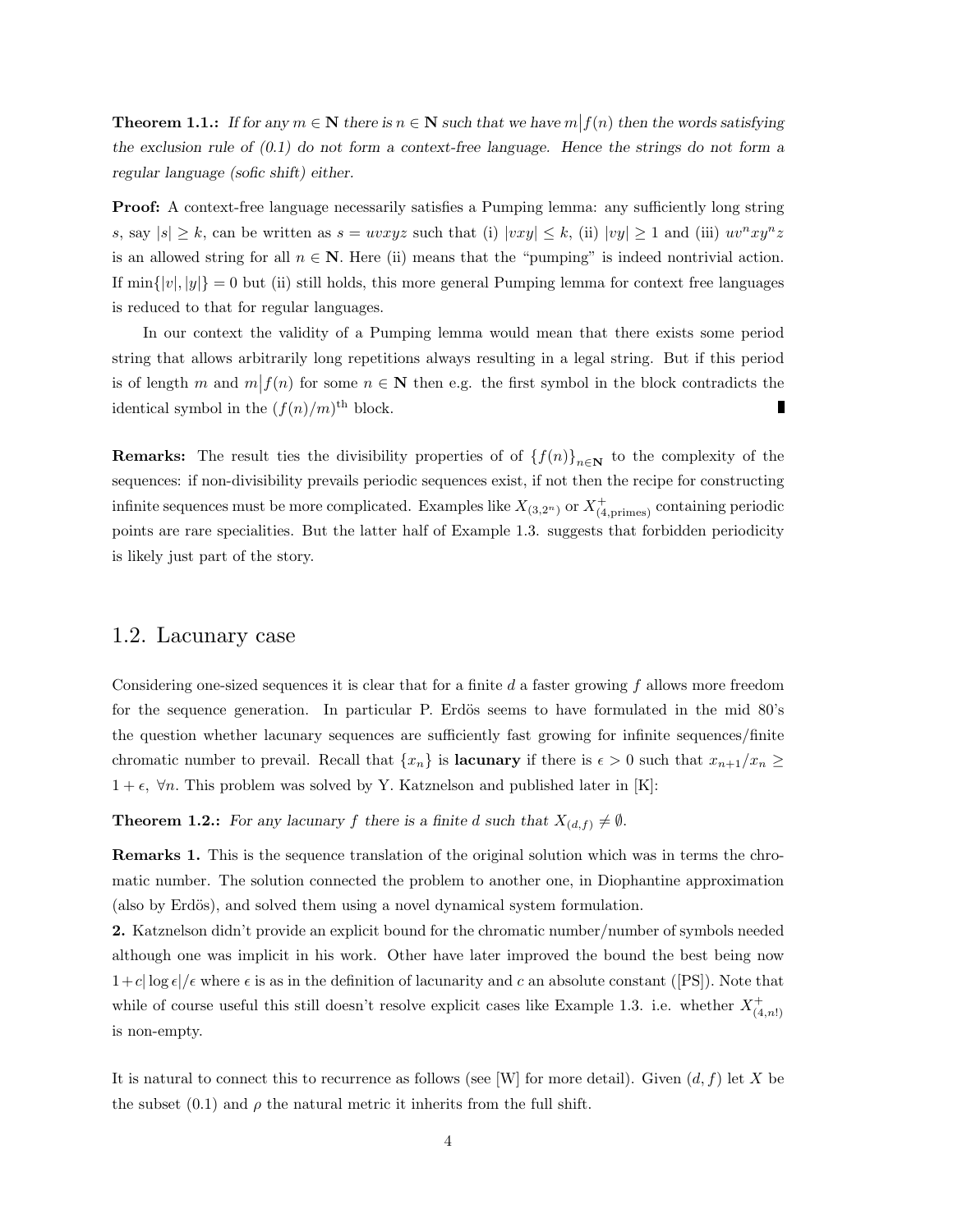**Definition 1.3.:**  $D \subset \mathbb{N}$  is a non-recurrence set for the (topological) dynamical system  $(X, \sigma, \rho)$ if for some positive b and all  $x \in X$  and  $d \in D$  it holds that  $\rho(\sigma^d x, x) \geq b$ .

It is easy to show that the finiteness of the chromatic number is equivalent to  $D$  being a nonrecurrence set ( $[W]$ ). So in particular Theorem 1.2. shows that a lacunary D is a set of nonrecurrence. Not much seems to be currently known about non-lacunary non-recurrence sets - very few examples are known.

For subsequent use will be to define  $D$  a set of recurrence if  $X$  has infinite chromatic number.

# 1.3. Sublacunary realm

#### 1.3.1. Dynamics approach

We now chart a bit what is known about the sublacunary case. The resulting map will unfortunately be somewhat patchy, perhaps indication of the fact that not all right concepts are yet known. Clearly recurrence sets and non-recurrence sets partition the space of sequences but unfortunately there doesn't seem to be a definitive criterion for the recurrence sets. Within them most attention has been paid to Poincaré sequences.

**Definition 1.4.:** A sequence  $D \in \mathbb{N}$  is a **Poincaré sequence** if for a (measurable) dynamical system  $(Y, \mathcal{B}, \mu, T)$  and any  $B \in \mathcal{B}$ ,  $\mu(B) > 0$  it holds that  $\mu(T^{-d_k}B \cap B) > 0$  for some  $d_k \in D$ .

**Remarks: 1.** The Poincare Theorem concerns the case  $D = N$ , showing this D to be a set of recurrence.

2. An ingenious example by I. Kriz shows that Poincare sequences are not all of recurrence sets.

As the Definition above is not explicit, other forms have been searched for. For a subset of integers A, let the **difference set** be  $A - A = \{a - a' \mid a, a' \in A\}$  and let  $A^{(N)} = A \cap \{1, 2, 3, ..., N\}$ . By the upper density of A we mean  $\limsup_{N\to\infty} \frac{|A^{(N)}|}{N}$  $\frac{N}{N}$ . Betrand-Mathis established the equivalence: D is a Poincaré sequence if and only if  $D \cap (A - A) \neq \emptyset$  for all A of positive upper density ([B-M]). Due to this formulation, in the literature such  $D$  is also called an **intersective sequence**.

The developments of the subject gained definitive momentum when Lazlo Lovász conjectured (apparently just verbally) that if one insists that  $n^2 \notin A - A$  for all natural numbers n then A cannot have positive density. In the late seventies Furstenberg and Sárközy separately managed to prove  $(in [F] and [S]):$ 

**Theorem 1.5.:** Given  $\delta > 0$  there is  $N_0(\delta)$  such that if  $N \ge N_0(\delta)$  and  $|A^{(N)}| \ge \delta N$  then there is natural n such that  $n^2 \in A - A$ .

Remark: The proofs were of different character; Furstenberg's ergodic theoretic, Sárközy's utilized Fourier analytic techniques enabling quantitative estimates for the density. This will have some implications in our further work.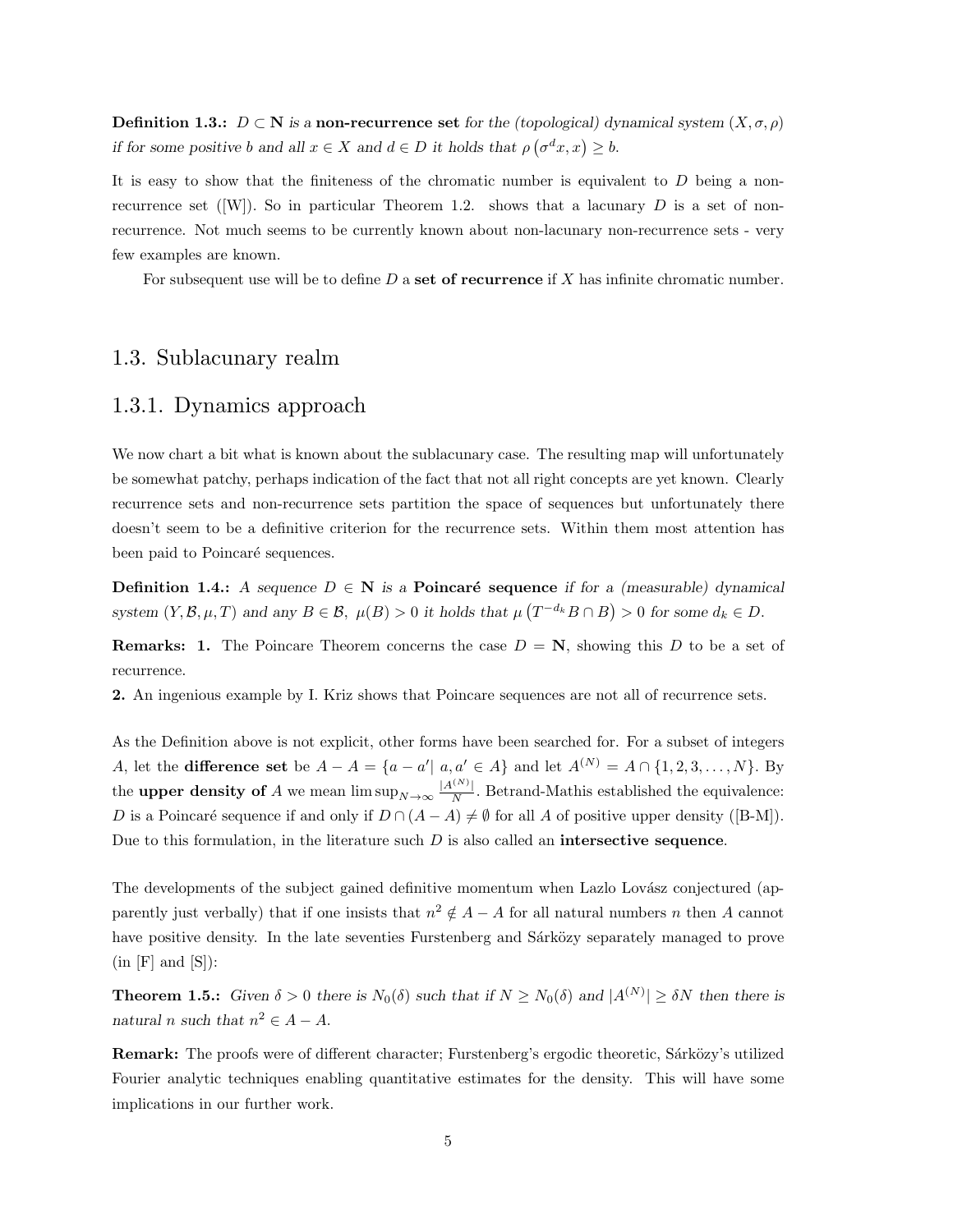Theorem 1.5. together with the Betrand-Mathis -equivalence shows that  $\{n^2\}$  is an example of a Poincaré/intersective sequence. Later on more examples of such sequences have been worked out by Furstenberg and many others. We are not going to list these but just highlight that e.g. all monomials  $n^k$  and more generally polynomials satisfying the hypothesis of Theorem 1.1. are intersective (the latter result is due to Kamae and Mendés France, [KMF]).

While Betrand-Mathis alternative is conceptually valuable, a criterion often more usable is

**Lemma 1.6.:** If for all  $\alpha \in (0, 2\pi)$   $\lim_{n \to \infty} \frac{1}{n} \sum_{k=1}^{n} e^{i\alpha s_k} = 0$  then  $\{s_k\}$  is a Poincaré sequence.

Remark: These are called Weyl sums due to his first use of them to show uniform distribution (for integers).

The results above have direct bearing on our original problem. Consider for simplicity its 1-sided version with d symbols and f an intersective polynomial. Let  $A_i = \{j | x_j = i\}$ , these are just the sets of coordinates where the i<sup>th</sup> symbol is found. Suppose now that  $A_i$ ,  $i = 1, ..., d$  partition N i.e. the 1-sided sequence is uniquely defined everywhere on N. Then Theorem 1.5. generalized as indicated above implies that if the exclusion is to hold for this sequence, for sufficiently large  $N$  the upper densities of  $A_i$ 's cannot add up to 1, a contradiction. Hence

# **Theorem 1.7.:** For intersective polynomials f the spaces  $X^+_{(d,f)}$  and therefore all  $X_{(d,f)}$  are empty.

To gain some insight on what can be done from first principles and more importantly, how the sequence termination takes place, let us take for a moment a purely elementary view.

**Example 1.4.**  $(d = 3, 4 \text{ and } n^2)$ : To directly resolve the case  $d = 3$  one can utilize simple identities like  $3^2 + 4^2 = 5^2$ : instead of dealing with all the entries upto a given distance left and right of origin, one only needs to check a rather thin subset of them. Let  $x_0 = 1$  and generate its blocks on  $\{-25, \ldots, 25\}$ . Then set  $x_{16} = 2$  and generate the blocks from it. In third iteration one sets  $x_{-9} = 3$  (or  $x_{25} = 3$  just as well) since there is a double block at it already due to the given identity. Now the full alphabet is in use. If e.g. at the doubly blocked coordinate 7 one sets  $x_7 = 1$ the following (fourth) assignment iterate succeeds but next one results in a full block at several sites on  $\{-25, \ldots, 25\}$ . Hence  $X_{(3,n^2)} = \emptyset$ .

This procedure of trying to generate a contradiction in the construction of a two-sided sequences gets rather unwieldy for larger S even for this f. Suspecting the spaces might be empty one could switch instead to considering one-sided sequences i.e. aiming to show that  $X^+_{(4,n^2)} = \emptyset$ . Indeed here one succeeds with a computer assisted proof (CAP). Checking all these sequences systematically is a manageable task and turns out they are finite, the longest being of length 47.  $X^+_{(5,n^2)}$  is exponentially harder and CAP on a desktop machine does not seem to terminate (sequences of length about 170 exist).

The problem gets quickly rather intractable for higher monomials  $n^r$ ,  $r \geq 3$  one reason being that there are no simplifying identities like  $k^r = n^r + m^r$  available then due to Fermat's theorem. For  $r = d = 3$  a CAP program finds one-sided sequences of length at least 300. Note that by the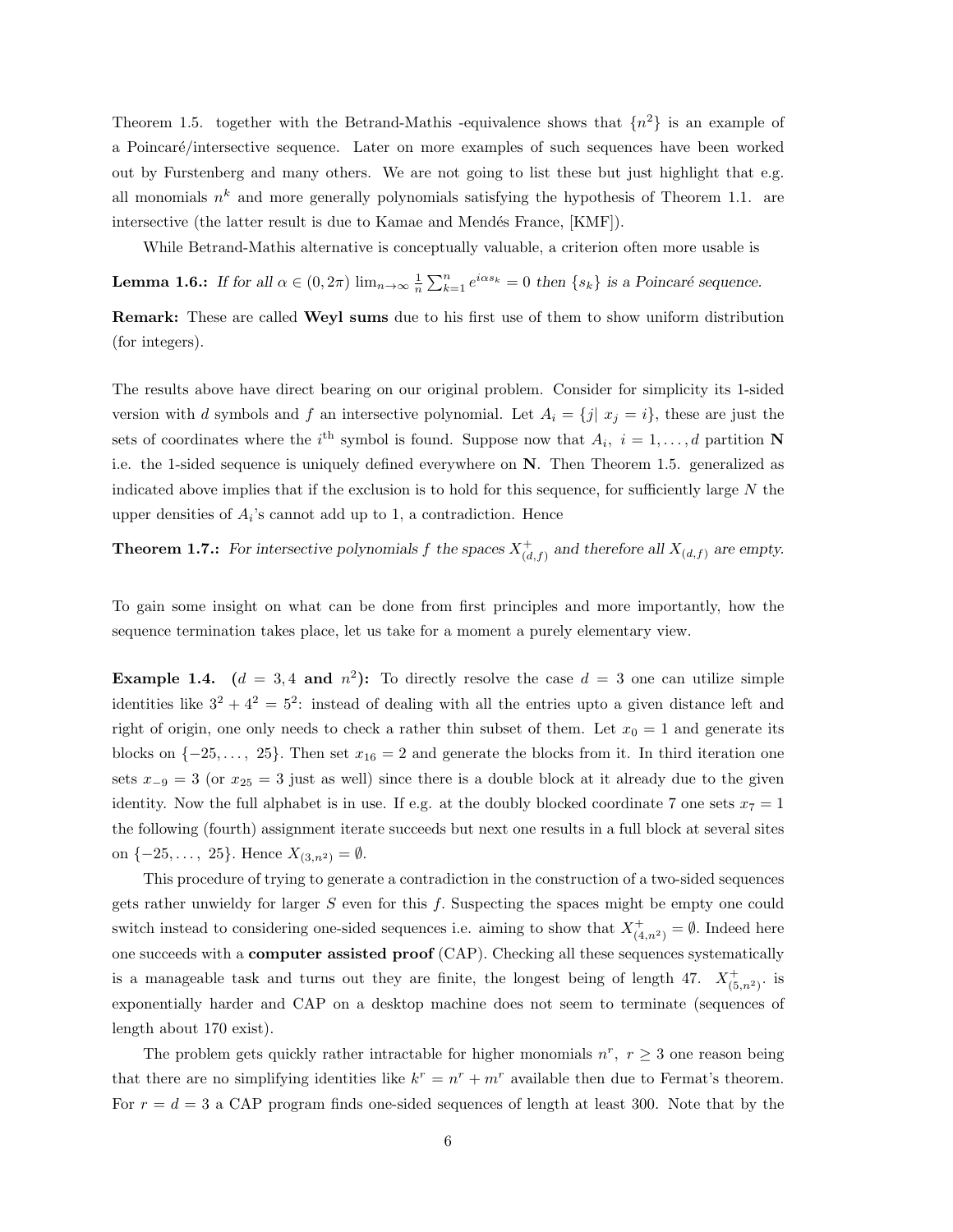argument in Theorem 1.1. we immediately know that there are no periodic sequences in any of the spaces  $X_{(d,n^r)}$ .

# 1.3.2. Additive combinatorics

Sárközy's result inspired plenty of subsequent additive number theory. Some of these results shed light to our original problem. They were often parallel results to those in the previous section, while simultaneously being quantitative. We will now briefly highlight this development.

Sárközy's proof of Theorem 1.5. utilized the Hardy - Littlewood Circle Method. By honing it further Balog, Pelikán, Pintz and Szemerédi established in 1994

**Theorem 1.8.:** Fix a natural  $k \geq 2$ . If  $n^k \notin A - A$  for all n then

$$
\frac{|A^{(N)}|}{N} \ll \frac{1}{(\log N)^{c \log \log \log \log N}}.
$$

Here  $\ll$  means "less than constant times". Best c has been worked out to be  $1/\log 3$ . This in turn has been later been extended to **intersective** polynomials  $f \in \mathbf{Z}[x]$  perhaps culminating to J. Lucier's result in 2006 ( $[L]$ ):

**Theorem 1.9.:** Suppose  $f \in \mathbf{Z}[x]$  is an intersective polynomial of degree  $k \geq 2$  with positive leading term. If  $f(n) \notin A - A$  for all n with  $f(n) > 0$  then

$$
\frac{|A^{(N)}|}{N} \ll \left(\frac{(\log\log N)^{\mu}}{\log N}\right)^{\frac{1}{k-1}}
$$

for  $\mu = 3$  if  $k = 2$ ,  $\mu = 2$  if  $k > 2$  and the constant only depends on f.

Like in the dynamics approach, from these results one can readily deduce Theorem 1.7. Additionally here one gets a upper bound for the instant when the "total density" of the d subsequences drops below 1 i.e. the contradiction takes place. But as one can see from the formulas the bound will be huge. This is due to the method of proof, not the phenomenon at hand. This absence of reasonable bounds will motivate us to investigate in the next section how long sequences satisfying (0.1) in the sublacunary realm can actually prevail.

One could of course argue that in the sublacunary case there is nothing special about the polynomials. Perhaps so, in which case the findings above are just to indicate explicit cases, where the original problem can be solved. However there is a reason to believe that Theorem 1.7 is generic in the sense that for all sublacunary rates of growth, there are f such that the chromatic number is infinite i.e.  $X_{(d,f)}$  is empty for all d. (see [AHK]).

Our knowledge of the sublacunary realm is hence left in a somewhat curious state. We do not know whether for all sublacunary growth rates there are non-empty  $X_{(d,f)}$  coexisting with the empty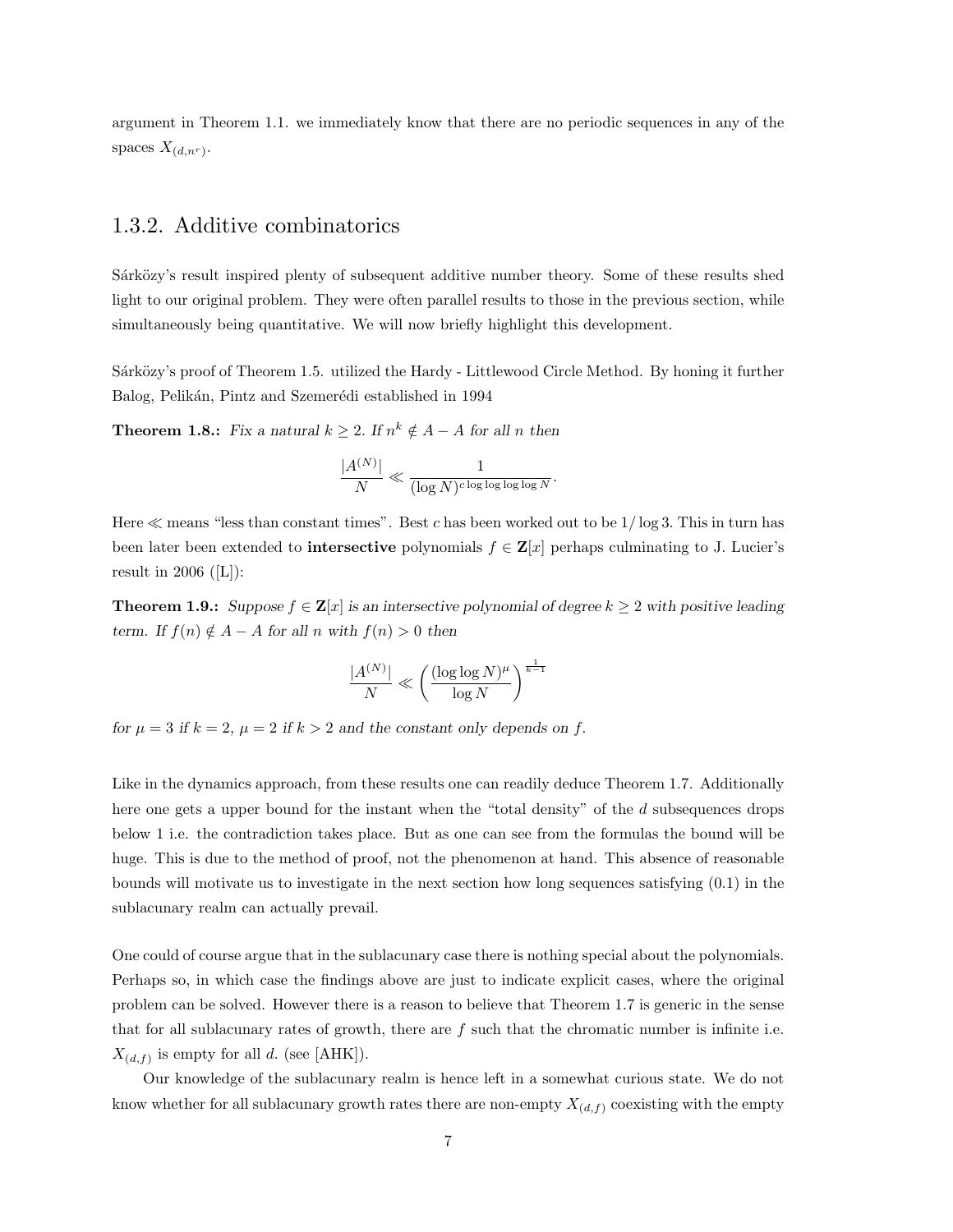ones. Our Example 1.1.  $({2n}$  is recurrent,  ${2n-1}$  in non-recurrent) shows that this is possible for at least some rate. Is there an upper bound for the growth rate below which such coexistence is possible? Perhaps the inevitable conclusion from this state of affairs is that the growth rate is just too crude a measure for the problem. One should use something (explicit!) that genuinely captures the recurrence-properties of the f-sequence.

#### 2. Finite sequences

#### 2.1. Random generation

We now proceed to the random generation of the simpler one-sided subset of sequences compatible with the exclusion  $(0.1)$  and the analysis of the outcome of this algorithm. The main results here are aimed at showing that a probabilistic model gives surprisingly accurate information on the length distribution. While the methods are applicable to a wide variety of jump sequences  $f = n^2$  is the only one that we give a statistical assessment.

Our algorithm generates random sequences obeying the restriction  $(0.1)$  on  $S<sup>N</sup>$ . Each coordinate is chosen independently and uniformly but in such a way as to respect the restrictions from all the coordinates on its left.

#### Algorithm v2.0:

- 0. set  $M \geq 1$ , let  $S_j = S$  at each  $j \in \{1, ..., M\}$  and set  $i = 1$ .
- 1. if  $S_i = \emptyset$  then halt, else pick uniformly a random symbol  $s \in S_i$ .
- 2. update  $S_j \leftarrow S_j \setminus \{s\}$  for all  $j = i + f(n) \in \{i + 1, ..., M\}, n \in \mathbb{N}$ .
- 3. if  $i = M$  halt and call full length, else  $i \leftarrow i + 1$  and go to 1.

So just halting means that the random procedure did not result in a legal string of symbols of length M but produced a contradiction earlier. "Full length" means that length  $M$  was reached and the sequence needs to be continued with larger  $M$  to further address its viability.

One might perhaps also want to think the the sequence  $\{s_i\}$  as a random walk in a random environment (RWRE). Since the walker itself generates the future obstacles one could call the walk in this sense self-similar.

**Definition 2.1.:** Given a site  $j \geq 2$  call the set of sites  $D_j = \{1, 2, ..., j-1\} \cap \{k \mid k = j - f(n) \geq 0\}$ 1,  $n \in \mathbb{N}$  the dragnet of j and let  $D_1 = \emptyset$ . The cardinality of the dragnet is an increasing step function. Let the interval between the  $(d+i-1)$ <sup>st</sup> and  $(d+i)$ <sup>st</sup> steps span the i<sup>th</sup> interval,  $i \ge 1$ . It's length is denoted by  $l_i$ .

If the sites in the dragnet  $D_j$  support the entire alphabet S, the site j has full block. The site where the first full block can materialize is the **first jump**, the next step after that is **second jump** etc.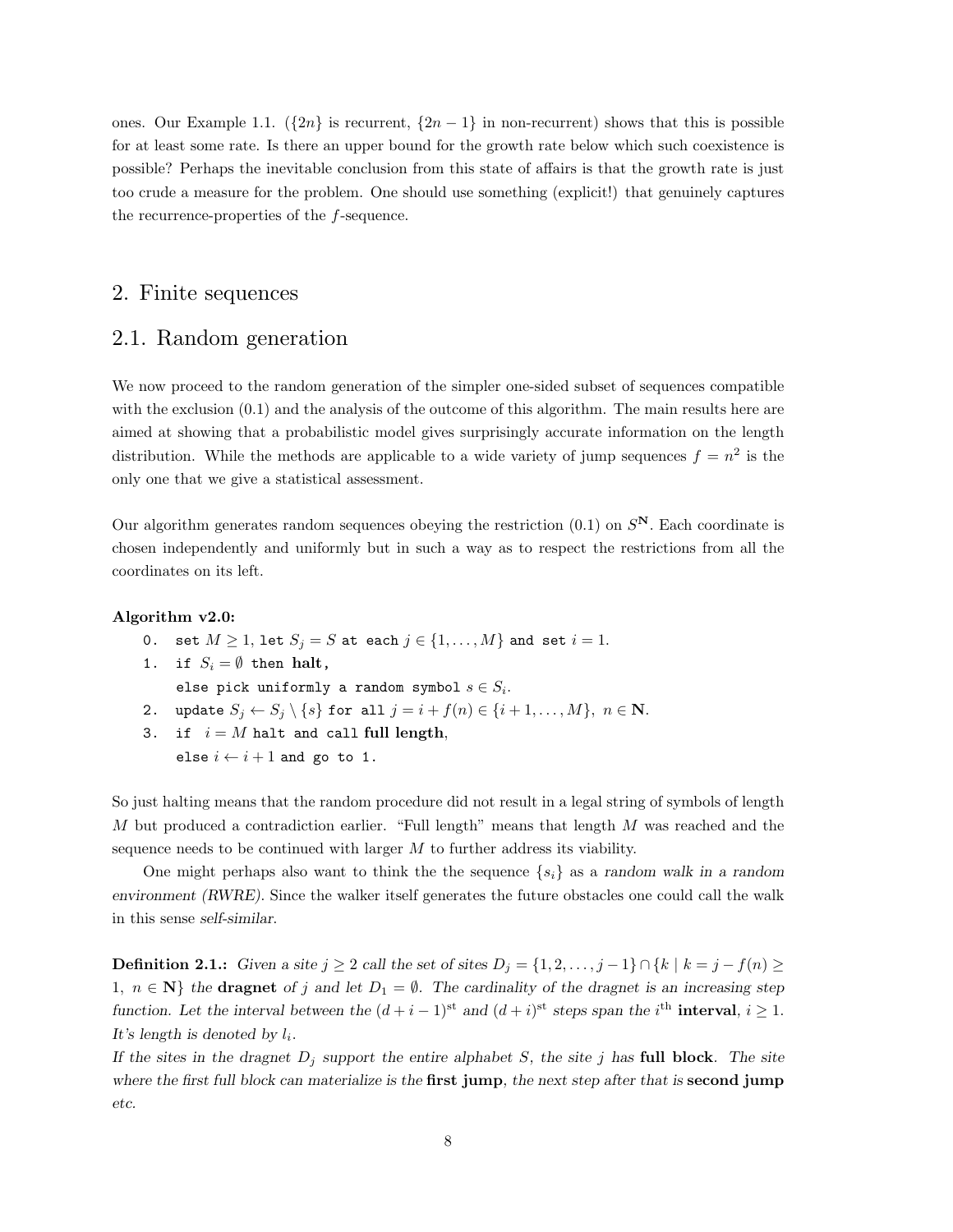Suppose that we take the particular choice  $f(n) = n^2$ . Then we have explicitly

**Proposition 2.2.:** Given an alphabet of size d, the location of the i<sup>th</sup> jump is at  $(d+i)^2 + 1$ ,  $i =$ 1, 2,... The i<sup>th</sup> interval  $\{(d+i-1)^2+1,\ldots,(d+i)^2\}$  is of length  $l_i = 2(d+i) - 1$ .

The proof is simple calculation and we omit it. With this choice of jumps the first dragnet of size  $d$ materializes at  $j = d^2 + 1$ , the beginning of the first interval, which is also the first jump site. The first interval ends at  $(d+1)^2$ . With the Algorithm one can always generate at least sequences of length  $d^2$ , but after that i.e. at the beginning of the first interval there is the possibility that the sites in the dragnet generate a full block which terminates the generation.

# 2.2. A probabilistic model

We know proceed to set-up and investigate a simplified model for the halting of the Algorithm.

To state our first result we first recall that for non-negative integers  $k_i$  the **multinomial coef**ficient is defined by the expression

$$
\binom{k_1 + k_2 + \dots + k_d}{k_1 \ k_2 \ \dots \ k_d} = \frac{(k_1 + k_2 + \dots + k_d)!}{k_1! k_2! \dots k_d!}
$$

where  $0! = 1$  if need be. If  $d = 2$  this is just the Binomial coefficient. The following basic property of multinomials will be needed subsequently:

#### The Multinomial Theorem: For  $n \geq d$

(2.1) 
$$
\sum_{\substack{k_1, k_2, ..., k_d \\ k_1 + ... + k_d = n}} {n \choose k_1 \ k_2 \ \dots \ k_d} = d^n
$$

where the sum is d-fold over the non-negative integers  $k_i$ .

The proof amounts to inductively rewriting  $(\sum_1^d 1)^n$  in a more explicit form. It can be found in many combinatorics and statistics books (see e.g. [A]).

**Theorem 2.3.:** Assume that all the symbols on  $\{1, 2, \ldots, j-1\}$  have been laid out independently and uniformly from S i.e. they are distributed  $\sim B\left(\frac{1}{d},\frac{1}{d},\ldots,\frac{1}{d}\right)$ . Let  $B_j$  be the event that one has the first full block at j in the  $i<sup>th</sup>$  interval. Then

(2.2) 
$$
\mathbf{P}(B_j) = p_i = \frac{1}{d^{d+i-1}} \sum_{\substack{k_r \ge 1, \ r=1, \ldots, d \\ k_1 + \cdots + k_d = d+i-1}} \binom{d+i-1}{k_1 \ k_2 \ \ldots \ k_d}
$$

where the sum is d-fold over the given positive integers.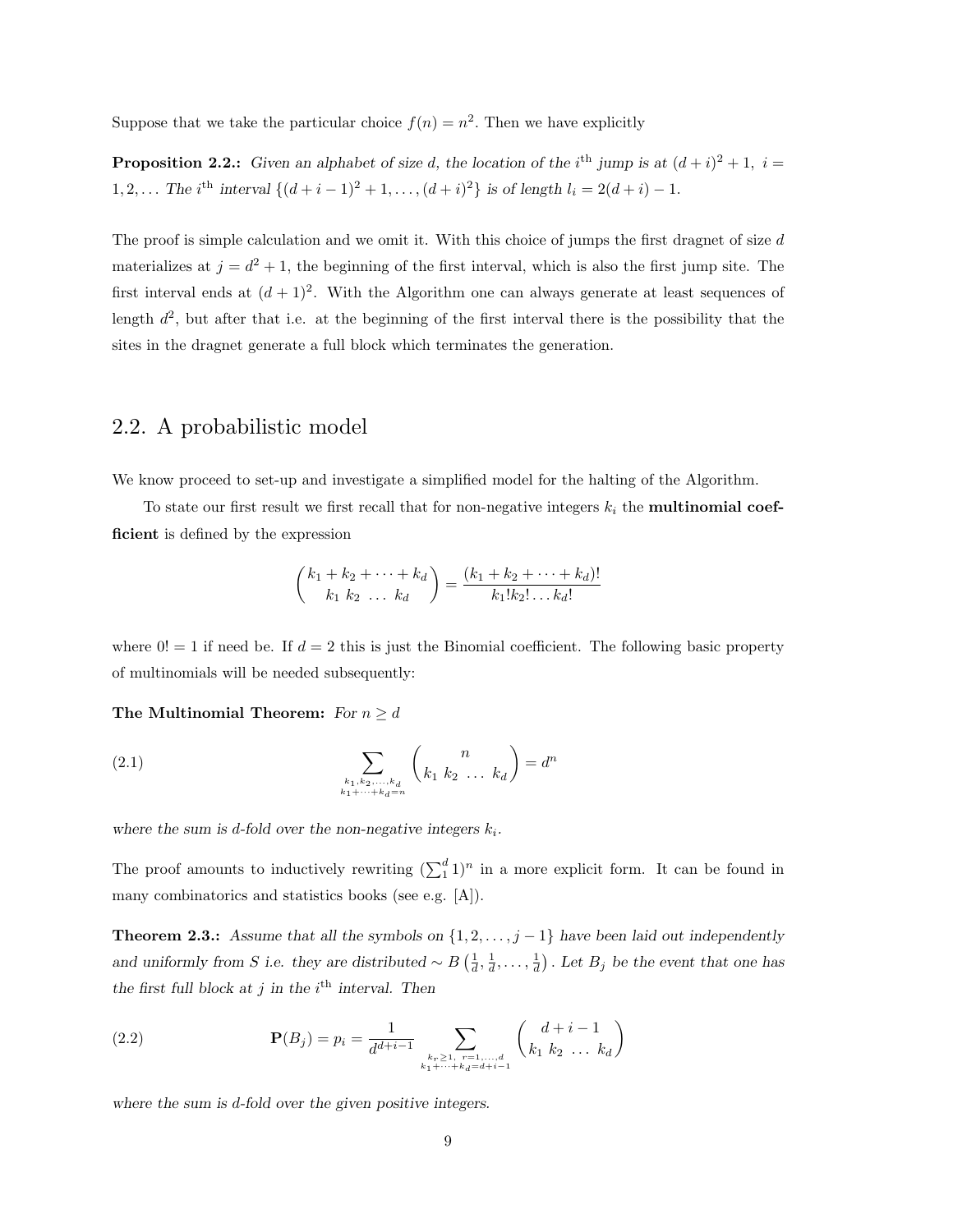**Proof:** For j in the i<sup>th</sup> interval the dragnet is of cardinality  $d + i - 1$ . Since the entries on the support of the dragnet  $(j_1, \ldots, j_{d+1-1})$  are independent, each elementary event  $(s_{j_1}, \ldots, s_{j_{d+1-1}})$ is of probability  $d^{-(d+i-1)}$ . A full block at j materializes if and only if each symbol of S appears at least once in this dragnet. Since the order of the symbols is immaterial the multiplicity of the elementary event is given by the multinomial coefficient

$$
\binom{d+i-1}{k_1 \ k_2 \ \ldots \ k_d} \quad \text{with} \quad k_r \ge 1 \text{ for all } r = 1, \ldots, d.
$$

All these arrangements on the dragnet are disjoint, hence the sum (2.2) gives the total probability Г of the full block.

Remark: The independence assumption here could of course be a heavy one. For one thing identical subsequent symbols  $(s_j = s_{j+1})$  are forbidden in the original model but not here. For large S one expects exclusions like this to be less significant i.e. our simplified model should then be more accurate. We return to this in Section 2.2. after the data comparison.

The sequence  $\{p_i\}$  is crucial in understanding our model. It is of course non-decreasing since the dragnet is not shrinking with increasing i. Indeed one can easily show that  $p_i$  is strictly increasing and  $p_i \uparrow 1$ . More specifically

**Proposition 2.4.:** For an alphabet S of size d one has for all  $i \geq 1$ 

(2.3) 
$$
1 - p_i < d \left( 1 - \frac{1}{d} \right)^{d-1} \left( 1 - \frac{1}{d} \right)^i.
$$

**Proof:** Geometrically the Multinomial Theorem  $(2.1)$  is a statement about the total sum on the entries on the  $n^{\text{th}}$  level of Pascal's d-simplex i.e. on the simplex face perpendicular to  $(1, 1, \ldots, 1) \in$  $\mathbf{N}^d$  at (lattice) distance n from the top of the pyramid (which is at the origin). For the size of  $1-p_i$ we need by Theorem 2.3 to estimate the boundary sum on that face:

$$
\sum_{\substack{k_r=0 \text{ for some } r\\k_1+\cdots+k_d=d+i-1}} \binom{d+i-1}{k_1 \, k_2 \, \dots \, k_d}
$$

Without loss of generality assume that at least  $k_d = 0$ . Then by the Multinomial Theorem

(2.4) 
$$
\sum_{\substack{k_1,\ldots,k_{d-1}\\k_1+\cdots+k_{d-1}=d+i-1}} \binom{d+i-1}{k_1 \ k_2 \ldots \ k_{d-1}} = (d-1)^{d+i-1}.
$$

But d-simplex has  $d+1$  sides and its  $(d+i-1)$ <sup>st</sup> level has d sides. For each of them (2.4) holds, hence for all boundary terms we have the bound

(2.5) 
$$
\sum_{\substack{k_r=0 \text{ for some } r\\k_1+\cdots+k_d=d+i-1}} \binom{d+i-1}{k_1 \, k_2 \, \ldots \, k_d} < d(d-1)^{d+i-1}
$$

which is a strict inequality since corners are accounted multiple times and the multinomial is at least 1. But dividing (2.5) by  $d^{d+i-1}$ , the total sum over the  $(d+i-1)$ <sup>st</sup> level, gives the result. Г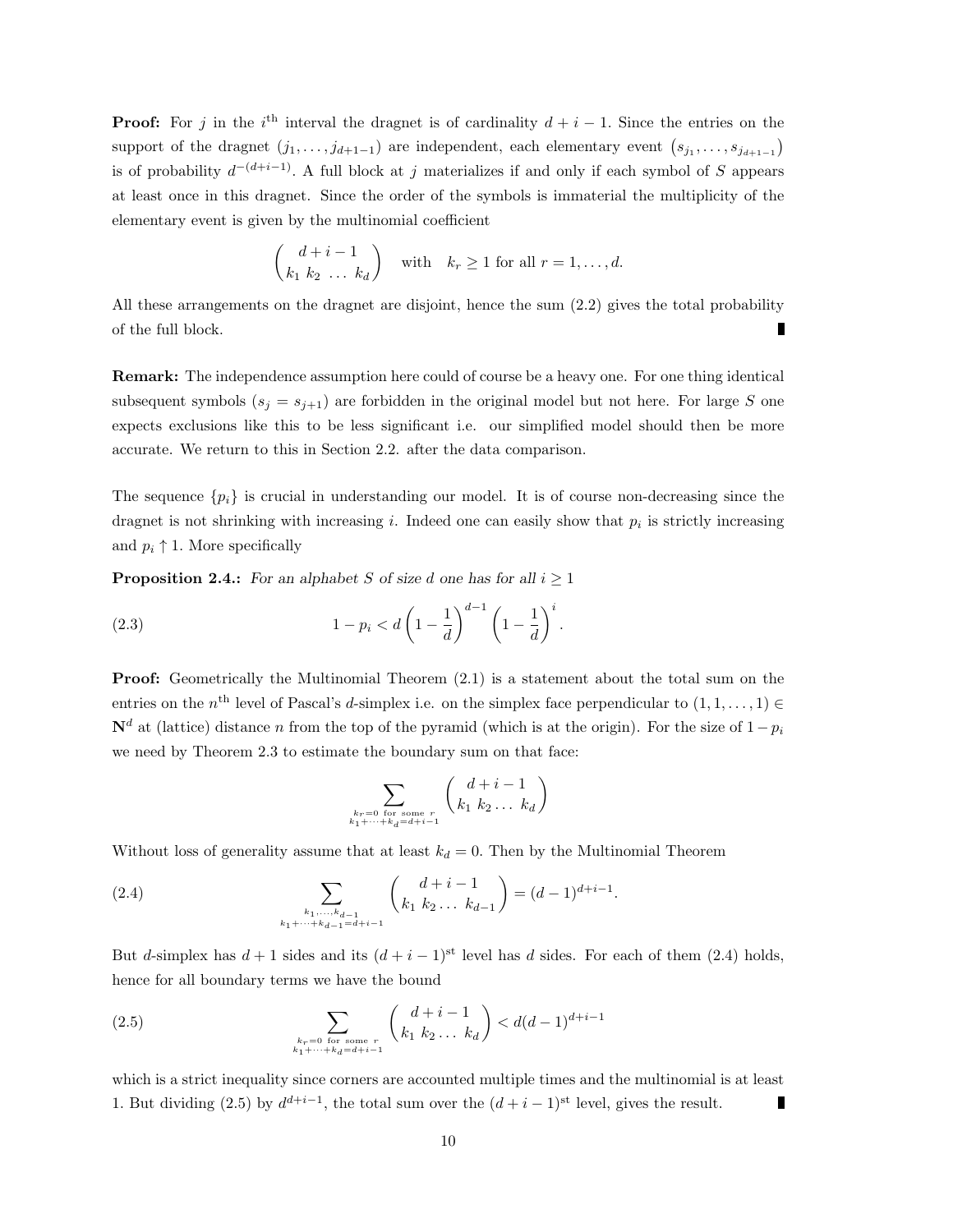Remark: Although this is not subsequently used, it is interesting to note that in spite of the slight slack in  $(2.5)$ , there seems to be no asymptotic gap in  $(2.3)$  (numerical check).

**Theorem 2.5.:** Let the assumption on the sequence be as in Theorem 2.3. and let  $f(n) = n^2$ . Then the sequence generation halts at  $j$  i.e. the distribution of the full block is given by

(2.6) 
$$
\mathbf{P}(\text{halts at } j) = \begin{cases} 0, & 1 \le j \le d^2; \\ (1 - p_1)^{j - d^2 - 1} p_1, & j \text{ in the first interval;} \\ \left(\prod_{k=1}^{i-1} (1 - p_k)^{l_k}\right) (1 - p_i)^{j - d^2 - 1 - \sum_{k=1}^{i-1} l_k} p_i, & j \text{ in the } i^{\text{th}} \text{ interval}, i \ge 2. \end{cases}
$$

**Proof:** Before  $j = d^2 + 1$  the dragnet is too small to support all of S hence full block is impossible. On the first interval the distribution is geometric: with probability  $1-p_1$  no block and with probability  $p_1$  a block and thereby halting. At each instant the termination is independent of the past.

At times  $j = (d + i)^2 + 1$ ,  $i = 2, 3, \ldots$  the parameter changes to from  $p_i$  to  $p_{i+1}$  but otherwise the termination mechanism is still geometric. Compounding this to account the later intervals gives the general case in the expression (2.6).

Corollary 2.6.: The halting time distribution has an exponential tail. The sequences generated are almost surely finite.

**Proof:** Within the  $i^{\text{th}}$  interval the halting probability  $(2.6)$  is geometrically decreasing with the rate  $1 - p_i$ . Between the  $i^{\text{th}}$  and  $(i + 1)^{\text{st}}$  intervals the probability jumps,

(2.7) 
$$
\frac{\mathbf{P}(\text{halts at } (d+i)^2 + 1)}{\mathbf{P}(\text{halts at } (d+i)^2)} = \frac{(1-p_i)p_{i+1}}{p_i} = r_i.
$$

For small i this expression can and will exceed 1. But by Proposition 2.4.  $p_i \rightarrow 1$  and hence also  $\frac{p_{i+1}}{p_i} \to 1$  so max  $\{r_i, 1 - p_i\}$  will eventually remain below  $1 - \epsilon$  for some  $\epsilon > 0$  which implies the result for i. The lengths  $l_i$  satisfy  $l_{i+1} = l_i + 2$ , so in particular  $l_{i+1} \leq (1 + \delta)l_i$  for some  $\delta > 0$  and the exponential decay holds in  $i$  as well.

If  $A_j = \{ \omega \mid \text{sequences of length} \geq j \}$  then by the above  $P(A_j) \leq e^{-cj}$  for some positive c. Hence  $\sum_j \mathbf{P}(A_j)$  is summable and by the Borel-Cantelli Lemma  $\mathbf{P}(A_j \text{ i.o.}) = 0$ .

Remark: All the results above before Theorem 2.5. were independent of the particular choice  $f(n) = n^2$ . In this theorem the assumption was made just to have an explicit (but still complicated) formula. In the Corollary one needs to control the interval lengths well enough, a task difficult only for rather wildly behaving f.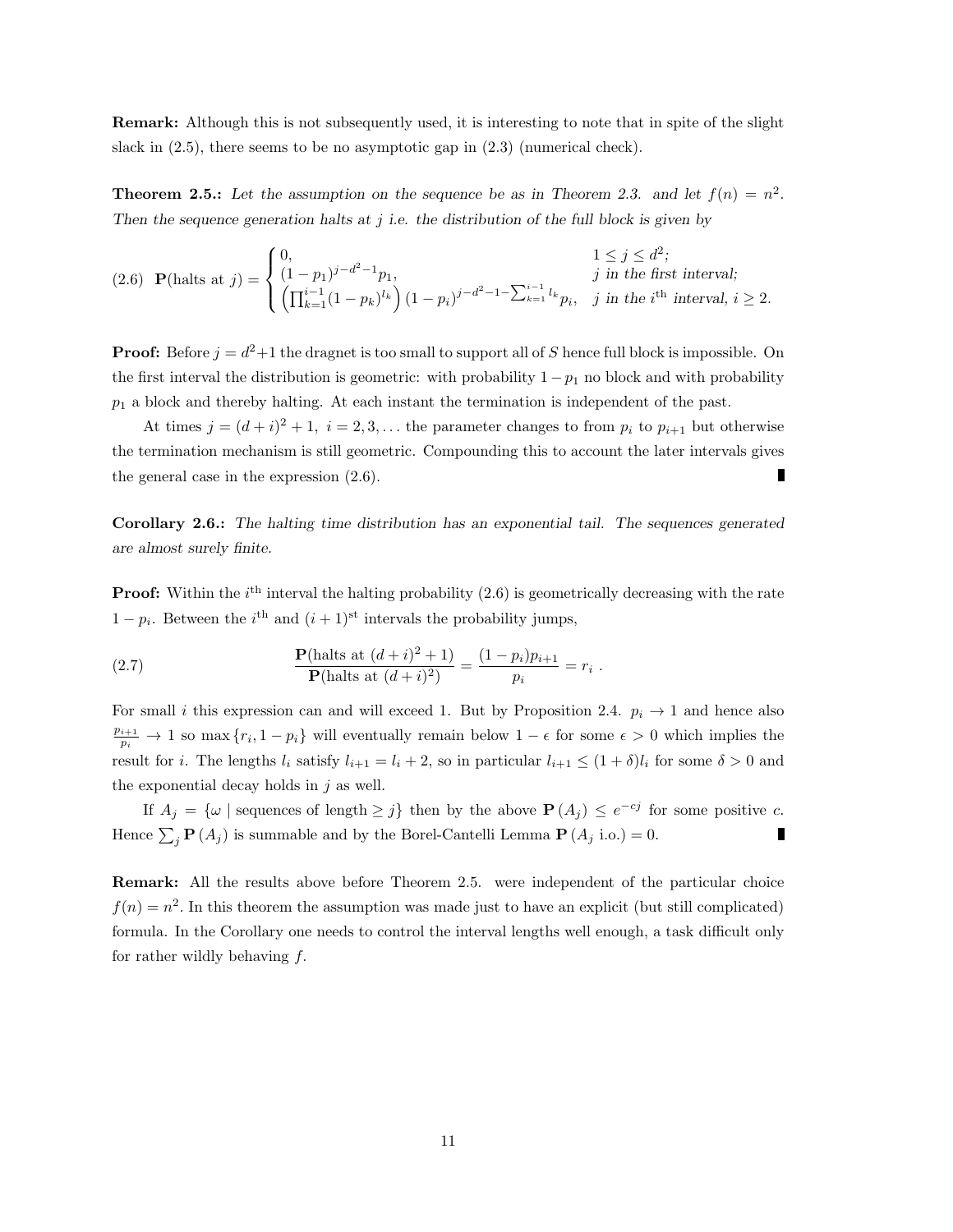#### 2.3. Model versus data

To investigate the properties of the sequences generated by the Algorithm we collected samples for alphabets of sizes  $d = 4, 5, 7, 10, 15$  and 20. The upper limit arises simply from the computational effort. If we set  $M = 2000$ , a reasonable guess (after some playing around) for an upper bound for termination for  $d = 20$ , the sequences must be sieved out from  $20^{2000}$  candidates using the Algorithm. Computed with Mathematica on a decent workstation these runs are timed in days. The sample sizes (number of sequences generated) that the following observations are based are indicated in Table I, last column.

On the other hand to assess the probabilistic model the main hurdle is to compute explicit values for  $p_i$  for sufficiently many  $i = 1, 2, 3, \ldots$  since these parametrize the halting distribution in (2.6). Here one can expedite things by computing the multinomials in the most efficient way. The key sum in  $(2.2)$ ,

$$
\sum_{\substack{k_r \ge 1, r = 1, \ldots, d \\ k_1 + \cdots + k_d = d + i - 1}} \left( \frac{d + i - 1}{k_1 \ k_2 \ldots \ k_d} \right),
$$

can be simplified. E.g. for  $i = 4$  it can be computed as

$$
\binom{d}{1}\binom{d+3}{1 \ \ldots \ 1 \ 4} + 2\binom{d}{2}\binom{d+3}{1 \ \ldots \ 1 \ 2 \ 3} + \binom{d}{3}\binom{d+3}{1 \ \ldots \ 1 \ 2 \ 2 \ 2},
$$

an expression far easier to deal with than the original  $(\ldots)$  denotes here a constant string of 1's). The idea here is to keep record of the multiplicity of the string that appears inside the multinomial (like 23 in the middle expression - it can appear in  $\binom{d}{2}$  different ways and in 2 different orders). But this too gets rather unwieldy for large  $d$  with  $i$  beyond the smallest values.

Figure 1., middle row, is joint plot of the sequence termination instant distributions of the data and the model for  $d = 10$ . One sees a reasonable overall match but also distinct discrepancies due to our simplified model. Both plots peak at the same spot, the start of the fifth interval  $(i = 5 \text{ so } (d + i - 1)^2 + 1 = 197)$  and their levels there are fairly close to each other (0.0140179 and 0.0150393, empirical and model resp.). The model favours slightly earlier halting as witnessed in the distributions: it both rises and sets earlier.

The model graph has by definition geometric slopes on the intervals and so indeed does the data: this is clear from the log-plot on the right of the same data (plot is  $\ln(\text{number of samples} + 1)$ ). The experimental and model slope tilts are actually fairly close to each other as seen on the left, especially in the middle part of the distribution. The key observation here though is that the tail of the data distribution seems indeed majored by an exponential and tapers off around same range of j as it does for the model. This strongly suggests that the sequences don't get very far. The top row of Figure 1 present the same comparison for  $d = 5$ . The overall distribution match is actually quite remarkable. In the finer details like the slope roughness there is deviation from the model (although the sample size is here at its largest, see Table 1). We return to this in Section 2.3.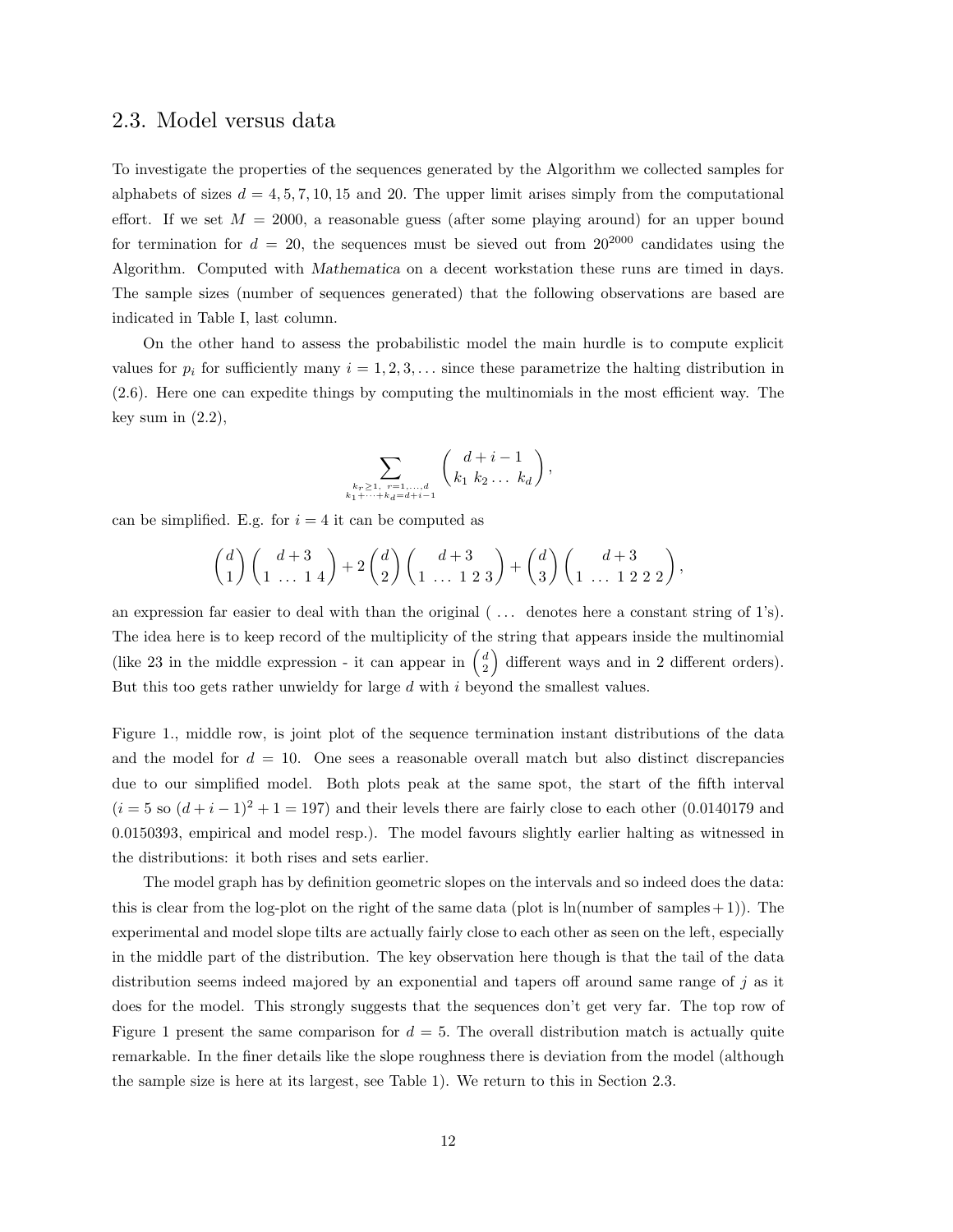

Figure 1: Empirical (blue/rough) and theoretical (red/continuous) halting distributions superimposed together (left) and corresponding log empirical distribution (right) for different alphabet sizes. From top to bottom row:  $d = 5, 10$  and 15.

The left plots of the bottom row (for  $d = 15$ ) exhibits increasing symmetry in the distributions. It is also hinting at the high d-limit: with suitable scaling the halting distribution might be normal. Magnifying the slopes here shows that the mechanism that gave the top row data the "roughness" are not there anymore. One is tempted to think that this is due to randomness smoothing them out.

Perhaps a bit troubling facts in the mid and bottom plots on the left in Figure 1 are the vertical off-set between the slopes. There is a way to see a dependency mechanism in the sequences that contributes to them appearing. While this does not seem to provide a way to improve the model it is still worth understanding.

Consider the assignment sequence indicated in Figure 2. Here  $a, b, c$  and d are coordinates,  $b = a + k^2$ ,  $c = a + n^2$ ,  $d = b + n^2$ ,  $n > k$ . Since  $x_a = s$  we know that  $x_b \neq s \neq x_c$  as indicated.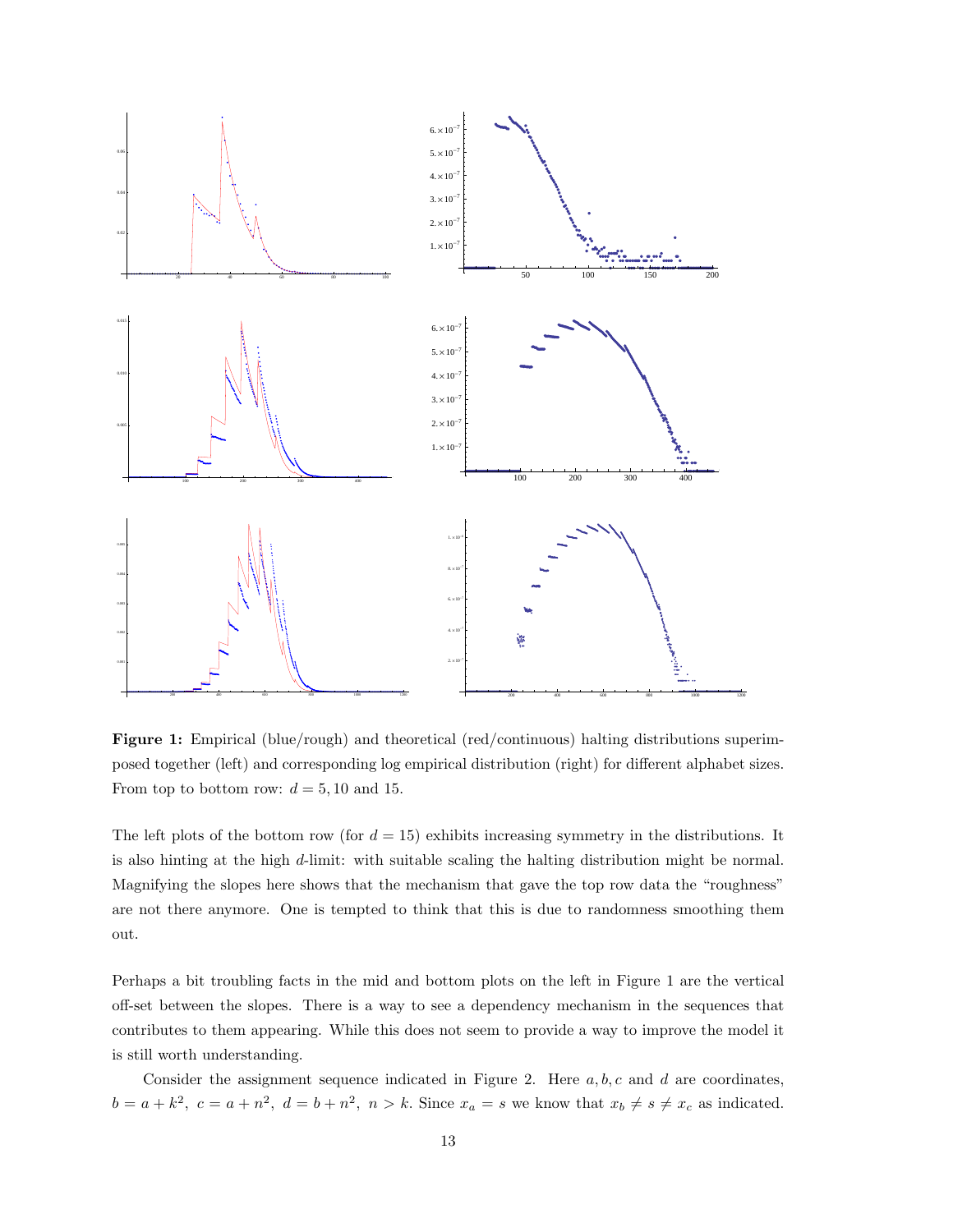One should think of a dragnet being at d, hence b and c belong to it and a may or may not belong. The simplest case (and probably the one contributing most to the probabilities involved) is of course  $k = 1$ ,  $n = 2$ . We are interested in the probability of a full block appearing at d.



Figure 2: A dependency mechanism affecting the termination probability.

Ignoring all other symbols on the interval  $\{a, \ldots, d\}$  two cases should be distinguished:

- 1. if  $k^2 + n^2$  is not a square then no symbol from the triple  $x_a, x_b$  and  $x_c$  forbids  $x_d = s$  but  $x_b$ and  $x_c$  do block one or two non-s symbols at d.
- 2. if  $k^2 + n^2$  is a square then  $x_a$  forbids  $x_d = s$  and furthermore  $x_b$  and  $x_c$  block one or two non-s symbols at d.

On the basis of these we see immediately that

**P** (full block at 
$$
d \mid k^2 + n^2
$$
 not square) < **P** (full block at  $d$ ) < **P** (full block at  $d \mid k^2 + n^2$  square).

But as we vary  $k$  and  $n$  there are many more sites  $a$  where 1. instead of 2. holds. Hence one should expect the full block i.e. termination probabilities be majored by the independent probabilities of the model. This is indeed the case as seen in Figure 1. How to quantify this is another matter though, well worth further study.

To further characterize the sampled sequences we computed their expected lengths and standard deviations. These and the corresponding model data are presented in Table I for a few d values. For large d we already mentioned of the problem of computing  $p_i$  for high i. These are needed for an accurate tail estimate of the distribution. The asterisks in the Table are due to this complication.

The values of the two statistical indicators here just quantify aspects of the earlier distributional matching. A bit surprisingly the best match occurs at the value  $d = 5$  indicating that small alphabets don't seem to suffer from the independence assumption in the model.

The decay rate of the density in Theorem 1.9. can be used to estimate termination times. These turn out truly staggering compared to the real ones above. This is of course due to the proof methods and suggests that other arguments truer to the nature of the problem should be found.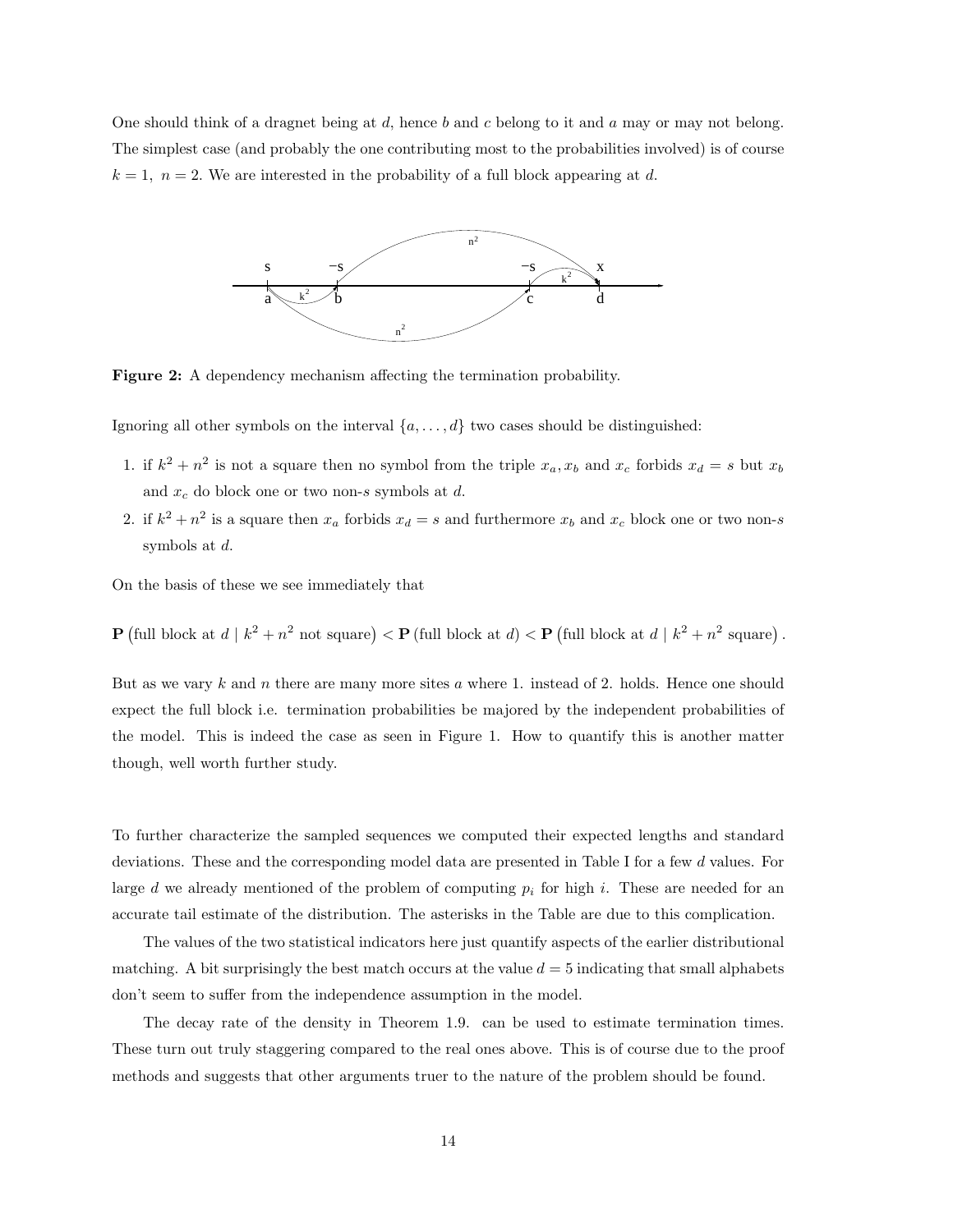| Symbols        | Empirical | Empirical | Model   | Model     | Sequences       |
|----------------|-----------|-----------|---------|-----------|-----------------|
| $\overline{d}$ | mean      | std. dev. | mean    | std. dev. |                 |
| 4              | 27.2542   | 5.13374   | 23.992  | 5.23924   | $50 \cdot 10^6$ |
| 5              | 39.5672   | 8.28983   | 39.2172 | 8.22516   | $80 \cdot 10^6$ |
| 6              | 60.8247   | 13.5813   | 59.3666 | 11.9713   | $80 \cdot 10^6$ |
| 7              | 89.4687   | 18.5912   | 84.982  | 16.5113   | $30 \cdot 10^6$ |
| 10             | 209.315   | 38.2887   | 199.562 | 35.1369   | $20 \cdot 10^6$ |
| 15             | 566.87    | 92.2796   | 543.291 | 84.4349   | $10 \cdot 10^6$ |
| 20             | 1156.57   | 170.829   | $\ast$  | $\ast$    | $5 \cdot 10^6$  |

Table I. Some empirical and theoretical statistics of the one-sided sequences. Means and standard deviations of the halting times at various alphabet sizes. Asterisks refer to missing coefficients.

Analyzing the empirical data further reveals rather clearly certain exponents at play: the values in the second column grow almost exactly like  $d^{5/2}$  and those of the third column roughly like  $d^{15/7}$ . Since there seems to be an increasingly random behavior in the halting of the sequences for higher d, we venture to

**Conjecture 2.7.:** Suppose  $T^{(d)}$  is the halting instant of the Algorithm v2.0 with  $f(n) = n^2$ . For sufficiently rapidly growing  $M(d)$  there are positive constants a and b such that as  $d \to \infty$ 

$$
{\bf P}\left(\frac{T^{(d)}-ad^{5/2}}{bd^{15/7}}\leq x\right)\longrightarrow \Phi(x)\qquad \forall x\in {\bf R}
$$

where  $\Phi$  is the cumulative distribution function of the standard normal  $N(0, 1)$ .

**Remarks: 1.** For the sequence length  $M(d)$  we just need a rate that outgrows the off-set rate  $d^{5/2}$ . Clearly for the left threshold  $(d^2 + 1 - ad^{5/2})/bd^{15/7} \rightarrow -\infty$  as desired.

2. A partial result would be to show the Central Limit Theorem for the model. For this one would need to analyze the asymptotics of  $p_i(d)$  and then the scaling limit of (2.6).

3. The CLT for the algorithm would of course imply the a.s. emptiness of the sequence spaces.

# 2.4. Some fine detail

While generating the sequences some additional information was gleaned, too. To get some insight in how the haltings come about we recorded the pairs  $(i, n)$  at which the first terminal block was generated. With this one knows that while the sequence may be extended a bit (at least one step) it cannot be continued past  $i + n^2$ . Note that because of this the resulting distribution for i is not exactly the distribution of the halting instant  $j$  earlier, but slightly shifted to the left.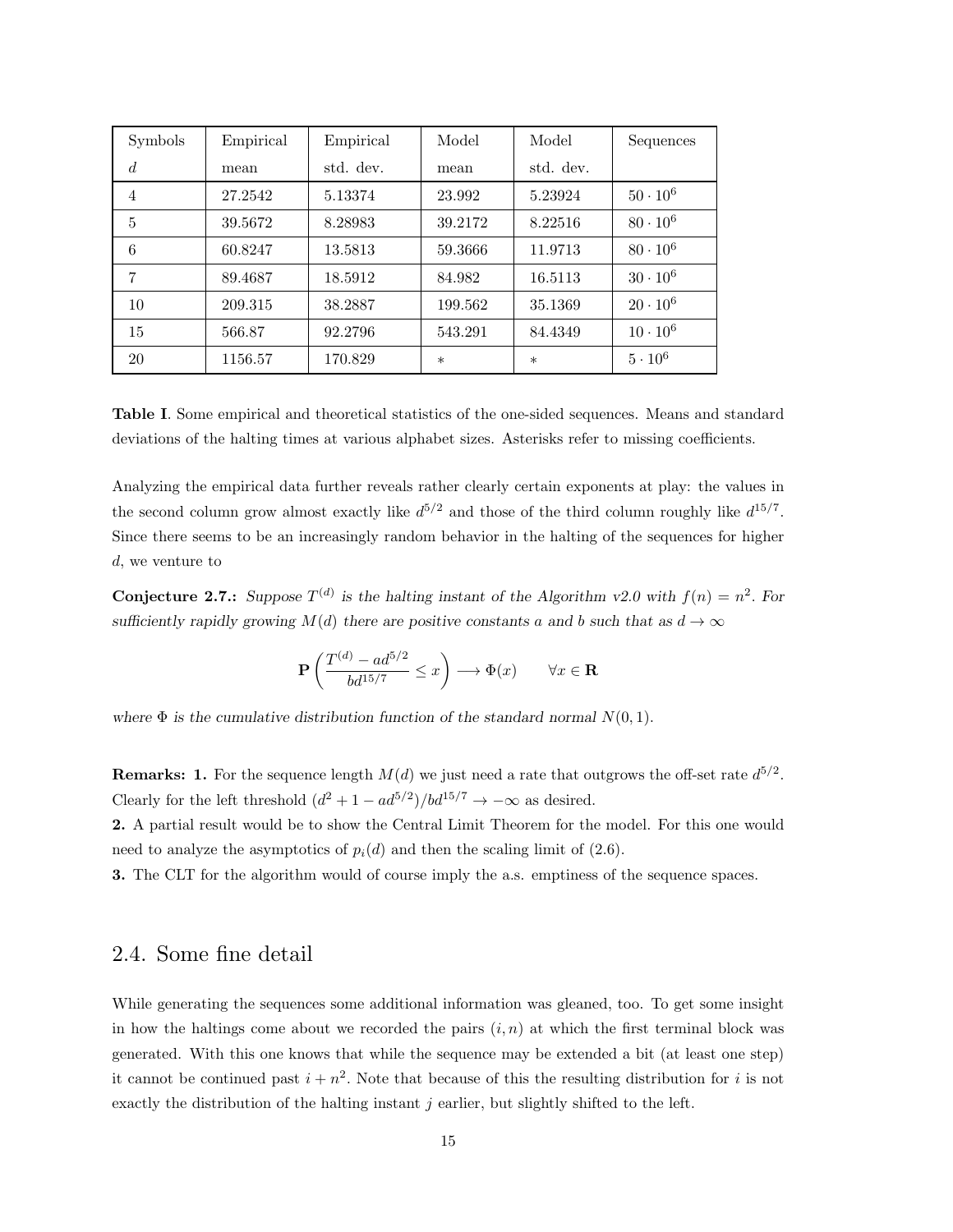#### Algorithm v2.1:

- 0. set  $M \geq 1$ , let  $S_j = S$  at each  $j \in \{1, \ldots, M\}$  and set  $i = 1$ .
- 1. pick uniformly a random symbol  $s \in S_i$ .
- 2. update  $S_j \leftarrow S_j \setminus \{s\}$  for all  $j = i + f(n) \in \{i + 1, ..., M\}, n \in \mathbb{N}$ if  $S_j = \emptyset$  results for some j, record  $(i, n)$ , halt and call empty, if  $i = M$  halt and call full length, else  $i \leftarrow i + 1$  and go to 1.

With this modified algorithm one gets to see from where the terminal jumps originate. Figure 3. illustrates their distributions, call it the  $(i, n)$ -plot, for two d-values.



**Figure 3:** Termination distributions for  $d = 5$  (top) and 15 (bottom). Iterate i runs rightwards and jump size  $n$  downwards. Same distributions in each row; on the left a log-plot, on the right the plain support (non-zero entries). Data from 20 and 10 million samples respectively. Note the different scales up and down.

The first distinct feature, the left hand "staircase" in the plots, can be readily explained.

**Proposition 2.8.:** The staircase jumps in the  $(i, n)$ -plot are at  $d^2 + 2(n - 1)d - 2(n - 1)$ ,  $n \ge 1$ and the step length is  $2(d-1)$ .

**Proof:** If a terminal block is generated with a jump of size  $n^2$ , then the previous  $d-1$  (non terminal) blocks into this future site have been generated with jumps of size at least  $(n+1)^2, (n+2)^2, \ldots, (n+1)^2$  $(d-1)^2$ . These particular jump sizes give the minimal i for which  $i + n^2$  results in a termination. So necessarily  $j = i + n^2 \ge (n + d - 1)^2 + 1$ , from which we get that  $i \ge (n + d - 1)^2 - n^2 + 1 = \cdots$  $d^2 + 2((n-1)d - n + 1)$ . Evaluating this for  $n \ge 1$  gives the step values and their difference gives г the step size.

In a similar fashion to Definition 2.1. one can formulate locations and length of the horizontal  $(l \times 1)$ blocks inside the distributions at any given level  $n$ . Within these the distribution of terminations seems to be approximately geometric as expected from our earlier analysis.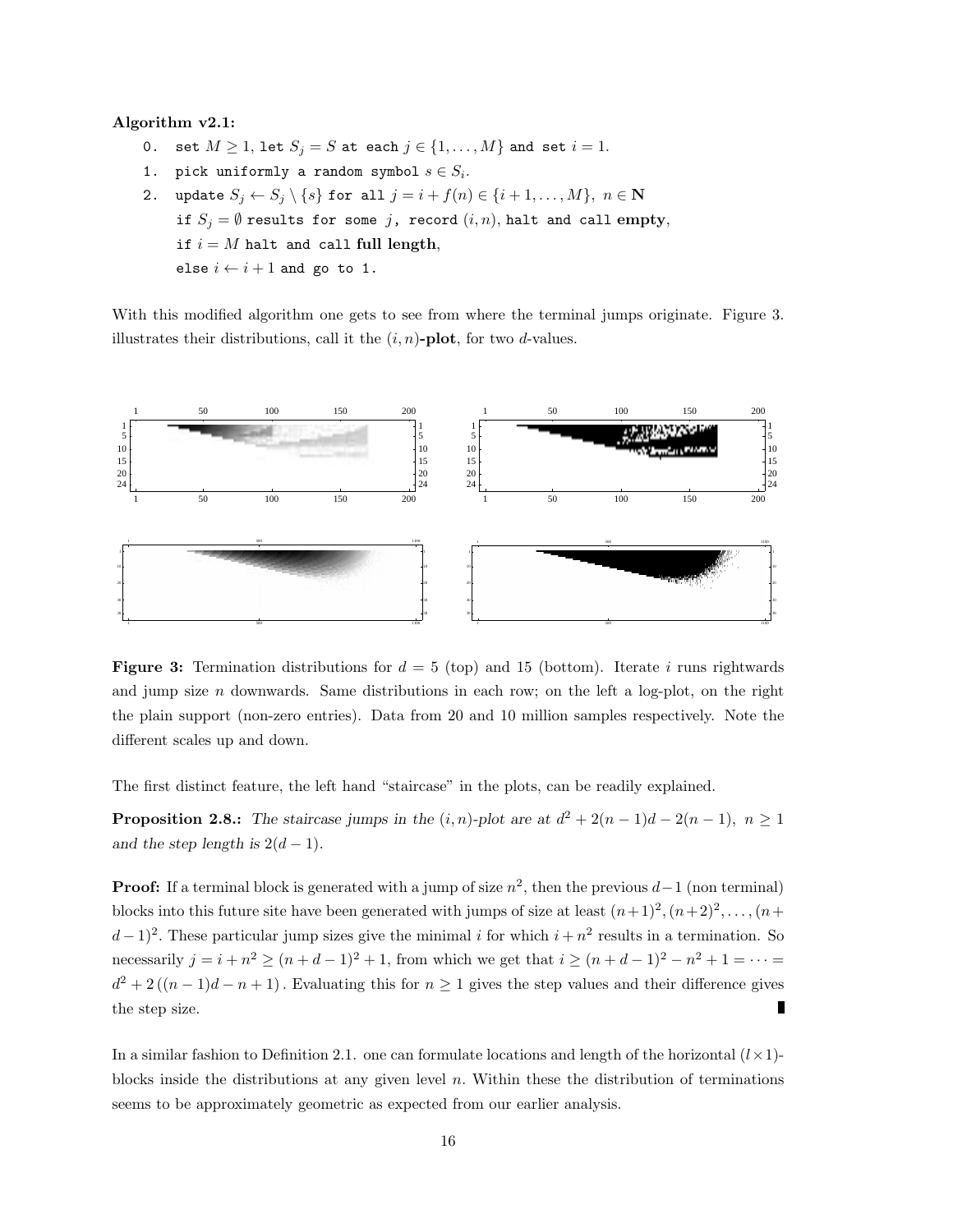A couple of things in these plots are far more intriguing though. The first is the internal and right end structure in the plots for  $d = 5$ . There seem to be some hard combinatorial constraints at play here. Hence the lace-like interior and the abrupt wall on the right (at 173). Note that the plots are based on a large data set of  $20 \cdot 10^6$  samples. Furthermore, for the computation the sequence length attempted was  $M = 600$  i.e. the shown graphics is a cutout without any boundary effect from 200. Also a blank i.e. no sample points is rather improbable event for low  $n$  in the interior of the plot unless there is a definite reason for the absence.

The lower plots clearly indicate random phenomena dominating for higher a alphabet size (here  $d = 15$ . Apart from the left staircase there are no traces of hard constraints elsewhere. The right hand side of the distribution is tapering off like the halting distribution earlier, most likely with exponential tails at all n-levels.

# 3. Conclusions

Here we have tried to chart of what still seems unexplored or at least rather hazy terrain. This of course applies to much of the study on long range order e.g. in Statistical Mechanics and related fields. To come up with an empty set is perhaps a bit disappointing but hopefully the methods here are useful in further work. At least we know how stringent even the most innocuous looking exclusion rules are if applied with unbounded reach (once the obvious case of periodicity has been ruled out). Moreover the large discrepancy between the termination times arising from proofs and the simple probabilistic model suggests that there should be a more natural proof to be found.

In the latter half we have restricted ourselves mostly for the jump sequence  $f(n) = n^2$ . The reason is two-fold: firstly, the original question was about this and secondly other nontrivial  $f$ 's get quickly out of hand computationally. Our probabilistic model should work verbatim for  $n^k$ ,  $k \geq 3$ but because of their jump sizes, computing the exact values of  $p_i$  for high i remains a problem. So does generating data: the range  $M$  in our algorithms has to be much larger hence a far bigger number of exclusions have to be recorded. The reason why at high  $d$  a sequence generated eventually terminates remains the same, the bulk accumulation of exclusions at a site (which is overcome only beyond the lacunary threshold). But a much larger store of excluded symbol values need to be kept in order to finally record a full block. Conjecture 2.7. is likely to be true more generally but because of lack of supporting statistical data we will not venture to guess it.

# Acknowledgements

The author would like to thank Mike Keane, Rob Tijdeman and Benjamin Weiss for valuable comments and pointers that led to the right literature.